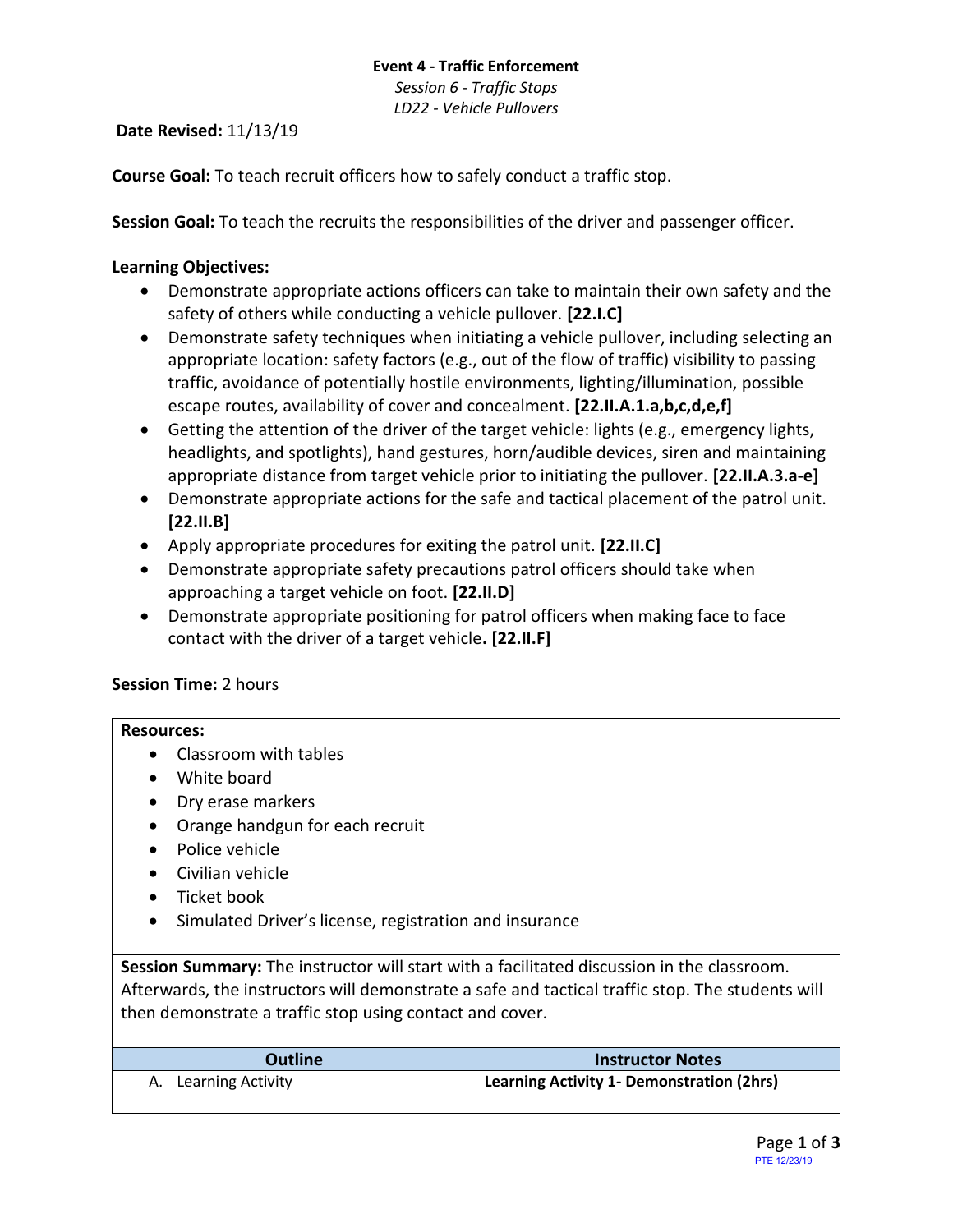## **Event 4 - Traffic Enforcement**

*Session 6 - Traffic Stops LD22 - Vehicle Pullovers*

| 1. Learning Activity 1- Traffic Stop<br>Demonstration | After the demonstration, the class will be divided<br>into two groups practicing various vehicle<br>pullovers. |
|-------------------------------------------------------|----------------------------------------------------------------------------------------------------------------|
|                                                       |                                                                                                                |